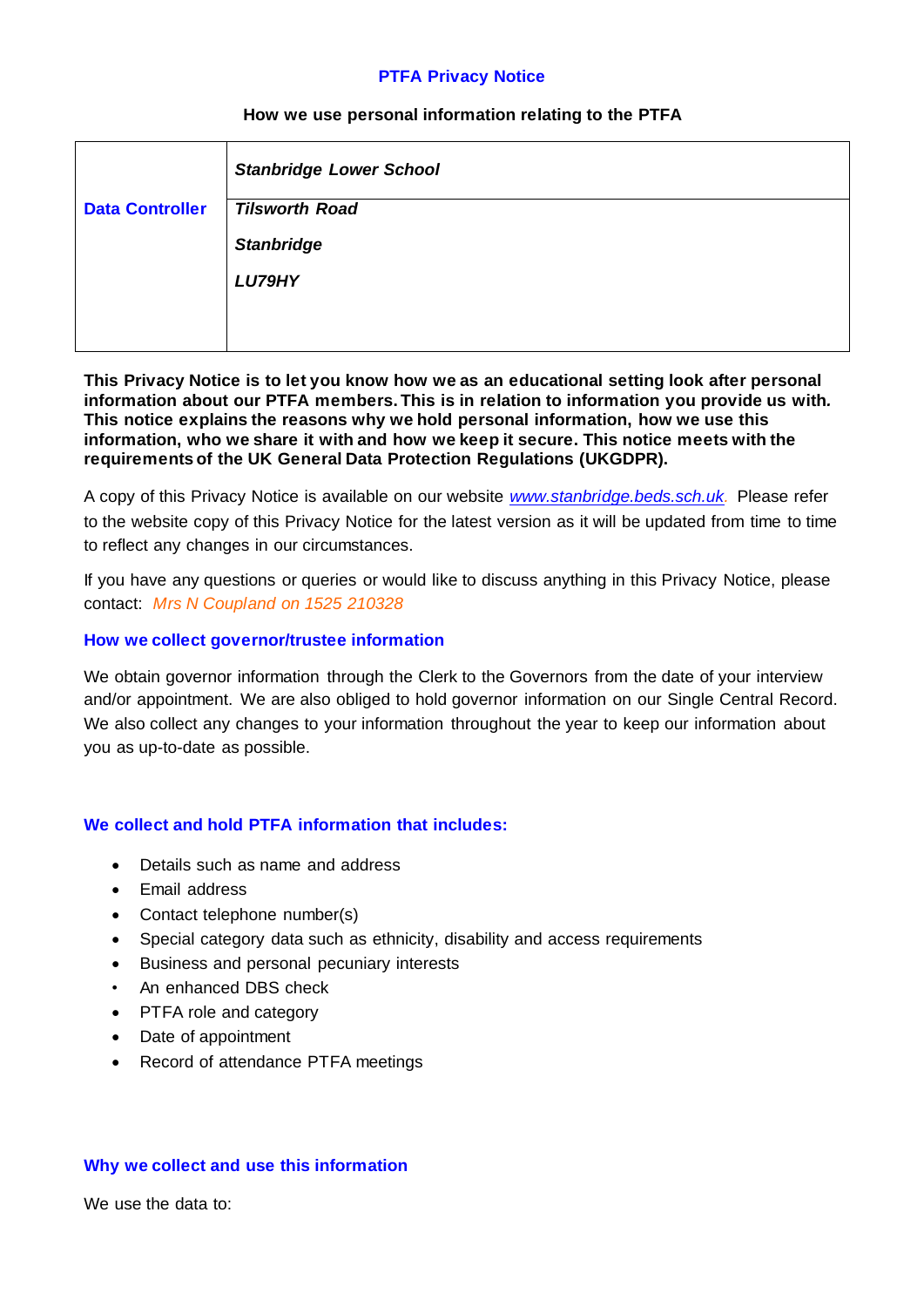- Establish and maintain effective PTFA
- Conduct the work of the PTFA in accordance with the Nolan principles of public life
- Facilitate effective communication
- Record attendance at meetings
- Identify training needs and monitor attendance at training
- Meet statutory obligations for publishing and sharing details in the interests of openness and transparency
- Communicate between PTFA members
- Facilitate safer recruitment as part of our safeguarding obligations towards our pupils

# **The lawful basis on which we hold and use this information**

We use your personal information under the legal basis of **public interest** and legal obligation so **that** PTFA members can undertake their duties.

There may be some information we ask for which is not mandatory and which we collect on the legal basis of legitimate interest (e.g. photographs). We will ask you for your explicit consent about how these data items can be used if the purpose for holding the data extends beyond public interest or legal obligation. As a PTFA you can change your decision to grant or withdraw consent at any time.

If at any point in the future, we seek to use any previously collected information for another purpose or use the information in new software, we will ask for your explicit consent to do so.

## **Who we share PTFA information with**

We routinely share PTFA information with:

- Other PTFA members within our school
- Professional advisers and consultants who are connected with the school to provide school improvement services
- The school website where we publish names of PTFA members
- We actively ensure that all of the third party software organisations we share data with comply with the General Data Protection Regulations through their Privacy Notices and Data Sharing Agreements that they share with us.

There may also be occasions when the PTFA commissions external third parties for specific activities to support the work of the PTFA. In all cases, we will ensure that data privacy regulations and confidentiality are being followed through Privacy Notices and Data Sharing and Confidentiality Agreements.

## **Why we share PTFA information with external parties**

We do not share information about our PTFA with anyone without consent unless the legal basis for holding and sharing the data allow us to do so.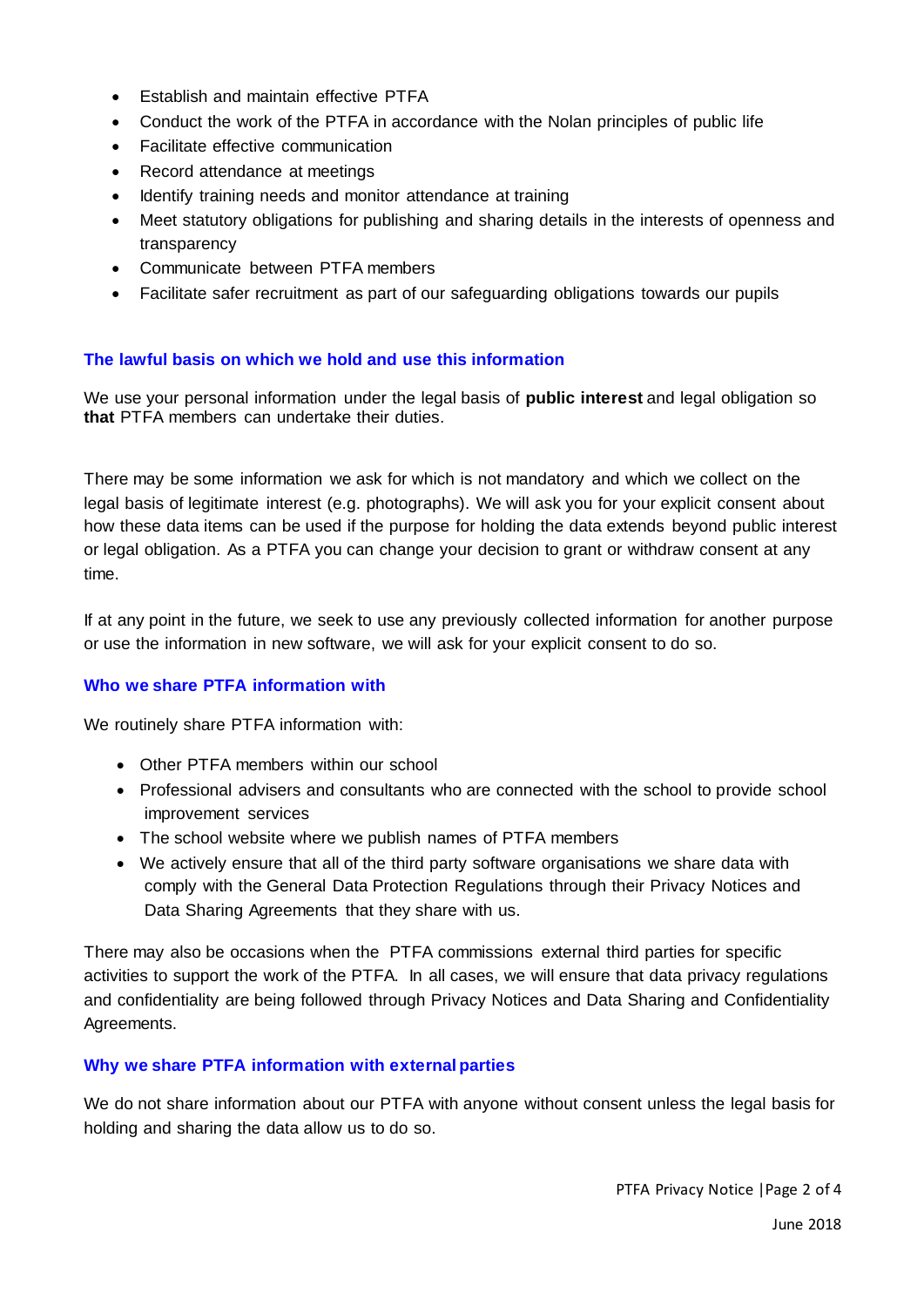#### **How we keep personal data secure**

The school fully adhere to our Data Protection policies which outline our procedures and processes for accessing, handling and storing data safely in accordance with all the GDPR principles. These policies are regularly reviewed and ratified by our governors. The following processes ensure that we comply with data protection legislation in how we manage the protection of personal data:

- Our networks, file systems and server operating systems are secured through firewalls and spyware/ virus detection programs on our servers to prevent unauthorised access to our data
- Data held in a physical location within the school is held securely and only accessible by staff with appropriate authorisation
- Access to data on systems is through individual passwords which are carefully managed and monitored
- Any data that is removed from the school is minimised and encrypted
- Older data is safely removed from computers and other devices
- We ensure all staff receive regular training on data protection

We also adhere to our **Data Breach Procedures Policy** in the event of a data breach. These procedures explain how our school responds to occurrences of known or reported data breaches. A copy of this policy is available on our school website at *[www.stanbridge.beds.sch.uk](http://www.stanbridge.beds.sch.uk/)*

## **Requesting access to your personal data**

Under data protection regulations, you have the following rights that apply as a school PTFA member:

- Right to be informed
- Right to access to your personal information
- Right to have inaccurate personal data rectified, blocked, erased or destroyed in certain circumstances
- Right to object to processing of personal data that is likely to cause, or is causing, damage or distress
- Right to restrict processing for the purpose of direct marketing
- Right to data portability
- Right to object to decisions being taken by automated means
- Right to claim compensation for damages caused by a breach of the Data Protection regulations

It should be noted that some of these rights will not apply in circumstances where allowing them would significantly reduce or prevent our ability to perform our duties within the school and safeguard the children in our care.

You do have the right to request access to personal information about you. To request access to your personal information as a governor you can make a **Subject Access Request (SAR).** For further information about this contact *Mrs N Coupland on 01525 210328*